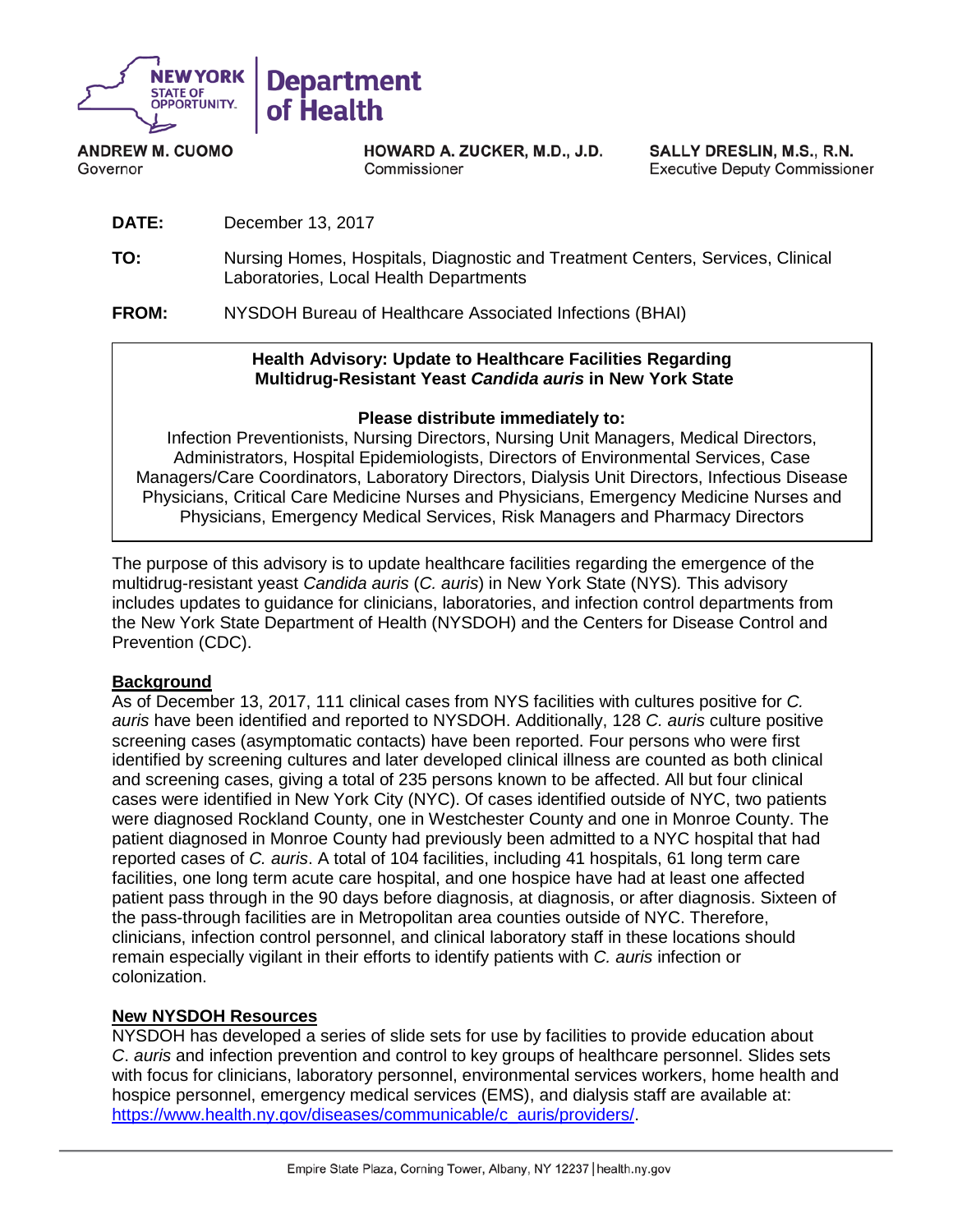NYSDOH has developed guidance on the implementation of Contact Precautions in long-term care facilities with emphasis on Contact Precautions for residents with multidrug-resistant organisms (MDROs), including *C. auris*. The guidance addresses Contact Precautions signage in long-term care facilities and modification of Contact Precautions in long-term care facilities, available at

[https://www.health.ny.gov/diseases/communicable/c\\_auris/docs/transmission\\_based\\_precautio](https://www.health.ny.gov/diseases/communicable/c_auris/docs/transmission_based_precautions.pdf) [ns.pdf.](https://www.health.ny.gov/diseases/communicable/c_auris/docs/transmission_based_precautions.pdf)

## **CDC Recommendations**

CDC issued a Clinical Update in September 2017: *C. auris Clinical Update - September 2017*, at [https://www.cdc.gov/fungal/diseases/candidiasis/c-auris-alert-09-17.html.](https://www.cdc.gov/fungal/diseases/candidiasis/c-auris-alert-09-17.html) The clinical update includes important information for laboratorians, clinicians, infection prevention, and environmental services personnel. Key recommendations include the following:

Laboratory testing of *Candida* isolates to determine the species

- Laboratories should test all *Candida* isolates obtained from the bloodstream and other normally sterile, invasive body sites to determine the species.
- Laboratories should consider testing isolates from non-sterile, non-invasive sites to determine the *Candida* species in certain situations:
	- o When clinically indicated for care of the patient,
	- o When a case of *C. auris* infection or colonization has been identified in a facility or a unit, to detect other colonized patients. Species identification of isolates from nonsterile, non-invasive sites can be instituted on a temporary basis until there is reasonable evidence that there is no *C. auris* transmission.
	- $\circ$  When a patient has had an overnight stay in a healthcare facility outside the United States in the previous year in a country with documented *C. auris* transmission (currently India, Pakistan, South Africa and Venezuela).

Monitoring for treatment failure

• Patients with *C. auris* infection should be closely monitored for treatment failure, as indicated by persistently positive clinical cultures (i.e., >5 days).

Screening contacts of patients with newly identified *C. auris* infection or colonization:

• As part of the investigation of a patient with newly identified *C. auris* infection or colonization, patient close contacts in hospitals and nursing homes should be screened to detect *C. auris* colonization and to determine if transmission in the facility could have occurred. Facilities should contact the NYSDOH Regional Epidemiologist for assistance in determining a *C. auris* screening plan. At the direction of regional epidemiologists, NYSDOH Wadsworth Center Mycology Laboratory will provide supplies and shipping as well as process primary samples from both patient and environment.

#### Cleaning and disinfecting environmental surfaces

• Rooms of patients with *C. auris* should be cleaned and disinfected (daily and terminal) with an Environmental Protection Agency (EPA[\)-registered disinfectant effective against](https://www.epa.gov/pesticide-registration/list-k-epas-registered-antimicrobial-products-effective-against-clostridium)  *[Clostridium difficile](https://www.epa.gov/pesticide-registration/list-k-epas-registered-antimicrobial-products-effective-against-clostridium)* spores. Additionally, see recommendations specific to New York State healthcare facilities below.

#### **NYSDOH Recommendations**

In addition to the CDC recommendations above, NYSDOH makes the following recommendations for New York State healthcare facilities: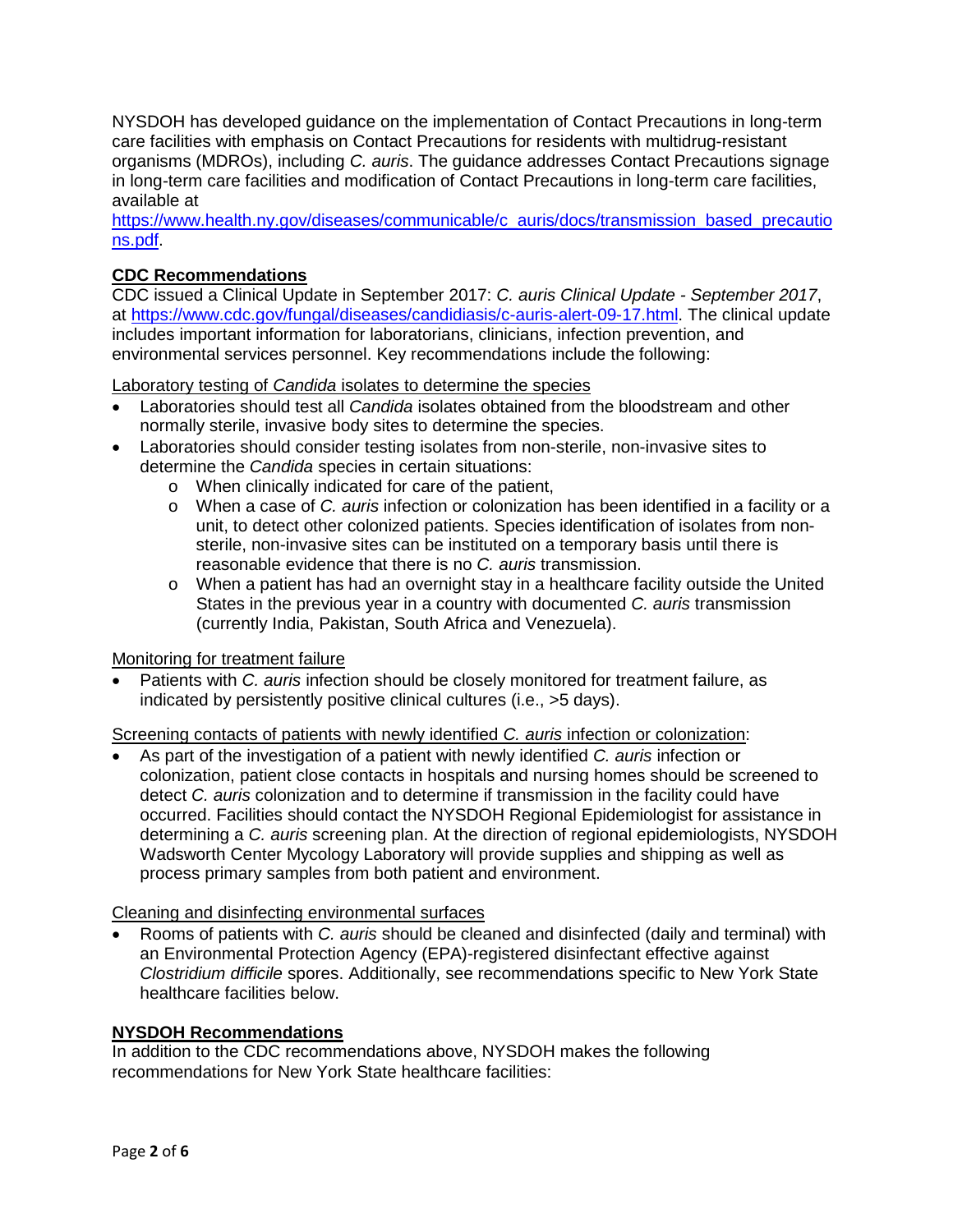## Laboratory testing of isolates to determine the species

- Laboratory personnel, healthcare providers, and infection control staff should review and follow CDC recommendations for laboratory testing of *Candida* isolates to determine the species. Recommendations are summarized in this advisory (above) and are available at: [https://www.cdc.gov/fungal/diseases/candidiasis/c-auris-alert-09-17.html.](https://www.cdc.gov/fungal/diseases/candidiasis/c-auris-alert-09-17.html) In particular, facilities affected by *C. auris* should carefully consider the CDC recommendations about speciation of *Candida* isolates from non-sterile, non-invasive sites and develop an implementation plan that is feasible for the facility.
- Clinical laboratories in NYS should consider adding capacity to identify *C. auris*. Recommendations for identification are available from the CDC: [https://www.cdc.gov/fungal/diseases/candidiasis/recommendations.html#identify.](https://www.cdc.gov/fungal/diseases/candidiasis/recommendations.html#identify)
- Clinical laboratories should also consider adding capacity to perform polymerase chain reaction (PCR) testing to detect *C. auris* from primary specimens collected for surveillance. PCR testing can be used as a rapid detection method to identify colonized patients and guide infection control practice. Protocols for conducting *C. auris* PCR testing are available from the NYS Wadsworth Center Mycology Laboratory upon request.

### Patient transport within a facility

- When a patient is on Contact Precautions for *C. auris* and requires transport within the facility, it is preferred that the patient be transported on a clean stretcher or wheelchair, with clean linens, for movement through the facility. The patient's bed and any supplies or equipment not needed during transport should remain in the isolation room whenever possible. Personal protective equipment (PPE) such as gowns and gloves should be removed and disposed of and hand hygiene performed before transport. During transport, PPE should be used by transport staff as needed according to Standard Precautions and facility policy. Transport stretchers and wheelchairs should be cleaned and disinfected with an Environmental Protection Agency (EPA)-registered hospital-grade disinfectant effective against *Clostridium difficile* spores and according to the manufacturer's instructions when the transport is complete and before using the equipment on another patient.
- If a patient is unable to be transported on a stretcher or wheelchair, and transport in the patient's isolation room bed is necessary, common sense strategies to reduce the risk of contamination outside the room should be used. For example, ensure bedrails and head and foot boards are disinfected with an EPA-registered hospital-grade disinfectant effective against *Clostridium difficile* spores, and ensure the patient is covered with clean linen whenever possible. In these situations, use of gowns and gloves by staff who are involved with the transport and who have hands-on contact with the patient or the patient's equipment during transport may help to reduce contamination of transporters' clothes and hands. Facilities should define in their internal policies the circumstances when PPE should be used during transport within the facility of patients on Contact Precautions for MDROs such as *C. auris*. Contamination of high touch surfaces such as door handles, automatic door buttons, and elevator buttons should be avoided and might require assistance from accompanying personnel who do not touch the patient, bed, or equipment. When used, transport staff should put on clean PPE at the start of the transport when leaving the patient's room and should remove and discard PPE correctly and perform hand hygiene when the transport is complete and before leaving the transport destination.
- For all patient transports within a facility:
	- o Ensure that the transport destination is informed that the patient is being transported and is on Contact Precautions for *C. auris*.
	- o Ensure that the patient performs hand hygiene, whenever possible.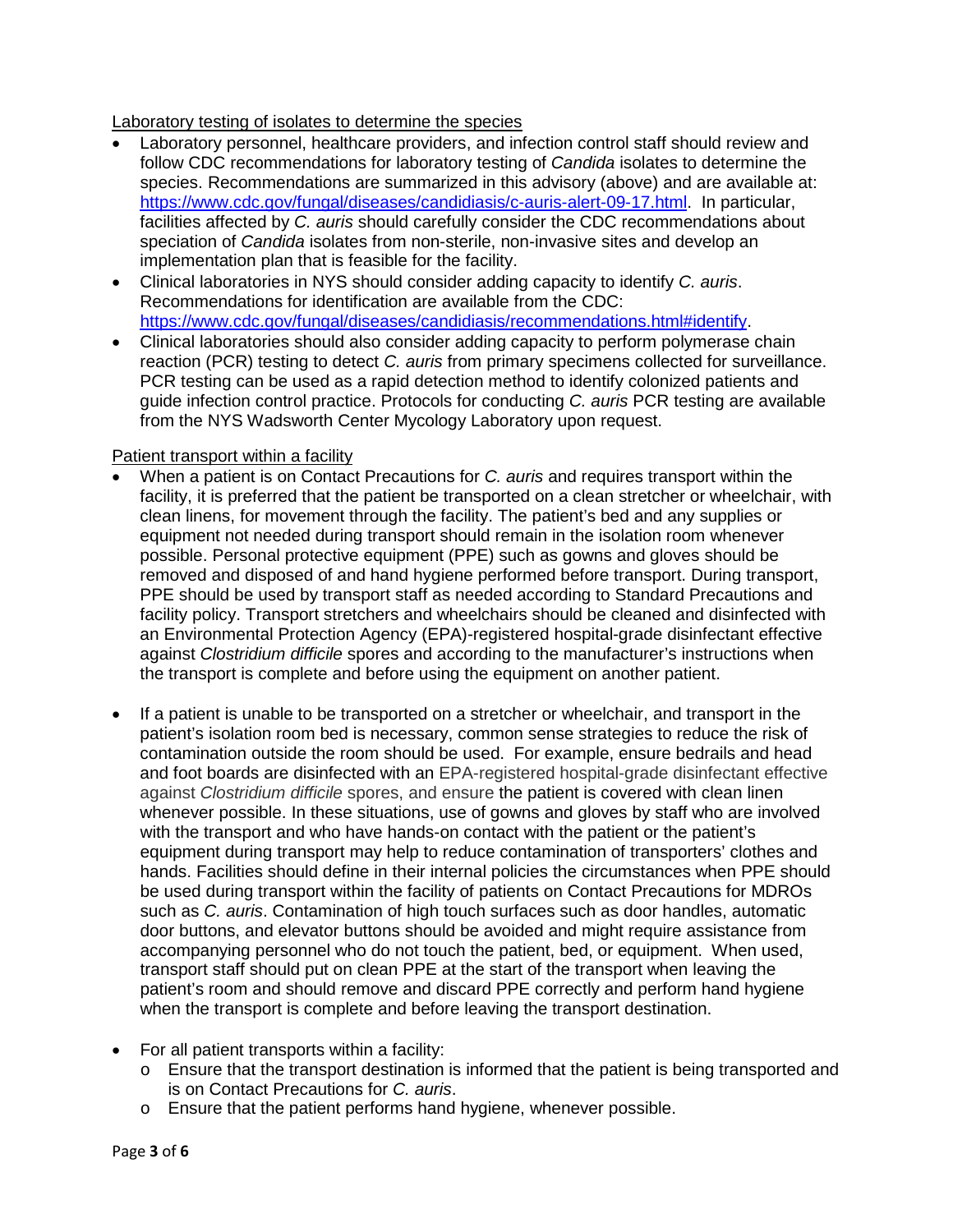- $\circ$  Ensure that the patient wears clean clothes or a hospital gown and is covered with a clean sheet.
- $\circ$  Ensure that wound dressings (if present) are dry and intact and that any drainage or secretions and infected or colonized areas of the patient's body are contained and covered, to the extent possible.
- o Staff at the destination should implement Contact Precautions appropriate for the setting during tests, treatments, and procedures, including performing hand hygiene and donning clean PPE.
- o Environmental surfaces at the destination should be cleaned with an EPA-registered hospital-grade disinfectant effective against *Clostridium difficile* spores after the patient leaves and before another patient enters the area.

Patient transfer between healthcare facilities

- When patients/residents are transferred between healthcare facilities, receiving facilities should be given notification of the recommended infection control precautions for patients with *C. auris* infection or colonization. Facilities should include the *C. auris* diagnosis and infection prevention and control measures prominently in the patient discharge or transfer documentation. Use of an infection control transfer form may help facilitate communication. An example of a transfer form is available at: [https://www.cdc.gov/hai/pdfs/toolkits/infectioncontroltransferformexample2.pdf.](https://www.cdc.gov/hai/pdfs/toolkits/infectioncontroltransferformexample2.pdf)
- Failure of a transferring facility to effectively communicate a patient's diagnosis of *C. auris* infection or colonization to the receiving facility at the time of transfer is considered a serious infection control breach and may result in regulatory action. Communication failures have resulted in delays in the implementation of Contact Precautions and other control measures and are suspected to have contributed to transmission. Facilities are urged to evaluate their systems for communicating critical infection control information at transfer, particularly when transfer occurs outside of normal business hours (e.g., evening and night shifts, weekends or holidays).
- The NYSDOH regional epidemiologist should be notified before a patient with *C. auris* colonization or infection is transferred to another healthcare facility, whenever possible.
- When EMS transporting agencies are used for transport of patients/residents with *C. auris* infection or colonization to other healthcare facilities, the transferring facility should inform EMS of the recommended infection control precautions.
- EMS transporting agencies should enforce their written policies for infection control practice and for cleaning and decontamination of authorized EMS response vehicles and equipment. Recommended infection control practices for the transport of patients with *C. auris* infection or colonization include hand hygiene, PPE use, and proper cleaning and disinfection of equipment and patient care areas as outlined in the educational slide set 'Infection Prevention and Control for EMS' available at:

https://www.health.ny.gov/diseases/communicable/c\_auris/providers/.

# Use of an EPA-registered hospital-grade disinfectant effective against *Clostridium difficile* spores

- *C. auris* can persist on surfaces in healthcare environments for weeks. An EPA-registered hospital-grade disinfectant effective against *Clostridium difficile* spores is recommended for surface disinfection. Surface disinfectants should be used according to the manufacturer's directions including ensuring the correct contact time.
- Thorough daily and terminal cleaning and disinfection of patients' rooms and areas outside of their rooms where they receive care is important. Reusable non-critical equipment should be dedicated to patients on *C. auris* Contact Precautions whenever possible. Shared equipment should be cleaned and disinfected routinely and before use by another patient.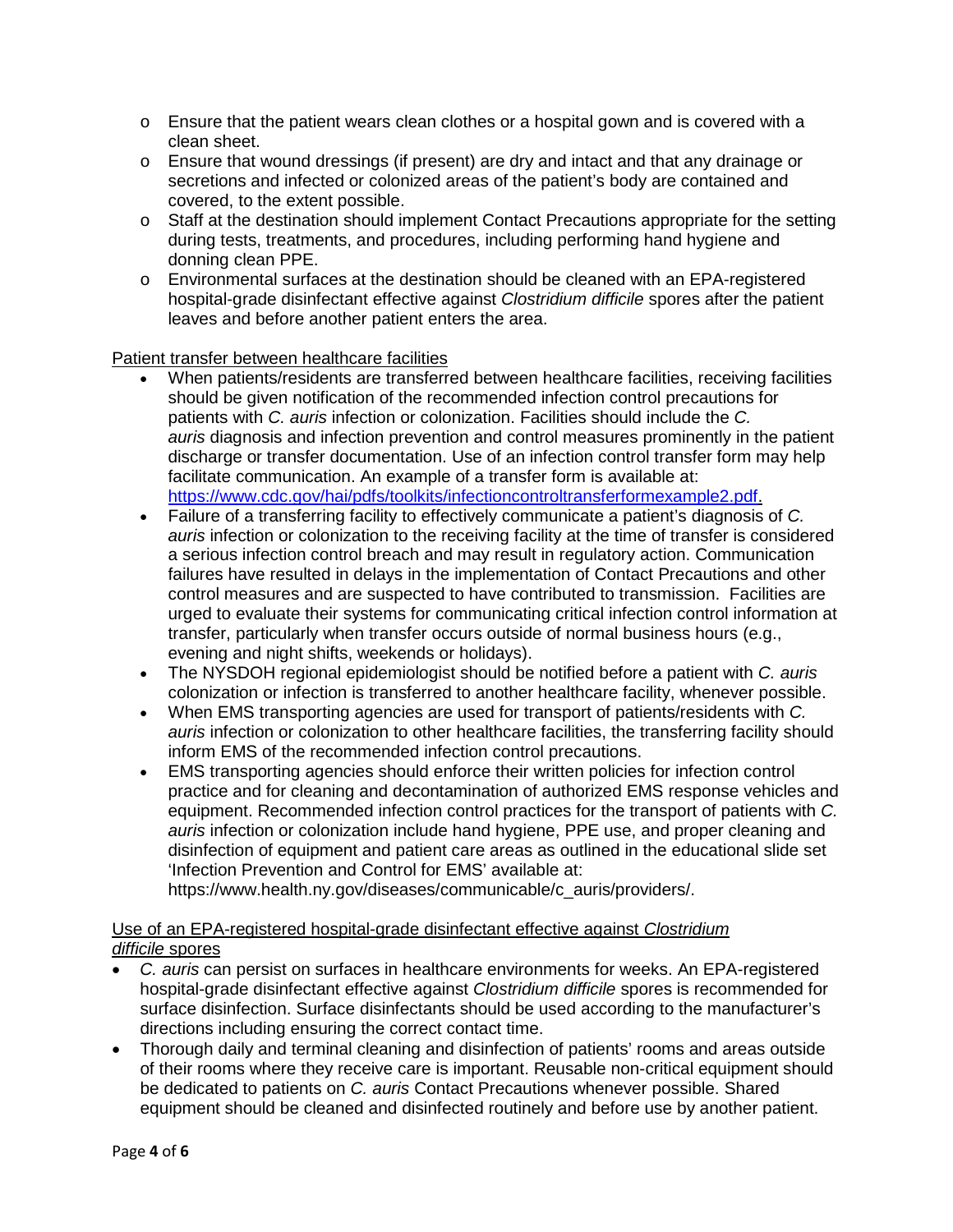- If needed, facilities should contact the equipment manufacturer (e.g., manufacturer of ventilators, ultrasound equipment or other equipment as needed) to identify an acceptable and effective product for cleaning and disinfecting equipment used for patients with *C. auris* infection or colonization. If the manufacturer cannot recommend a product that is an EPAregistered hospital-grade disinfectant effective against *Clostridium difficile* spores for a specific piece of equipment, a disinfectant that contains a quaternary ammonium and alcohol that is pre-mixed by the manufacturer could be considered as an alternative. Ensure staff are educated about the correct equipment cleaning procedures.
- NYSDOH recommends that floors in rooms of patients with *C. auris* and patient care areas where such patients have been present be disinfected with an EPA-registered hospitalgrade disinfectant effective against *Clostridium difficile* spores to help reduce contamination.
- Surface disinfection using an EPA-registered hospital-grade disinfectant effective against *Clostridium difficile* spores should be considered in entire units or facilities in certain situations:
	- o Following identification of a first case of *C. auris* in a facility as a temporary measure to help eliminate environmental contamination,
	- o In facilities that frequently house or admit patients with *C. auris*,
	- o In facilities that have recent suspected transmission of *C. auris*,
	- o In facilities that have documented contamination of the environment.

Healthcare facilities should review and implement all applicable recommendations from the CDC and the NYSDOH for *C. auris* infection prevention and control. Healthcare facilities should monitor the CDC and the NYSDOH websites for new information and revisions to current recommendations.

## **References**

### NYSDOH

- Get the facts about Candida auris, NYSDOH [https://www.health.ny.gov/diseases/communicable/c\\_auris/](https://www.health.ny.gov/diseases/communicable/c_auris/)
- Health Advisory: Update to Healthcare Facilities regarding Multidrug-Resistant Yeast *Candida auris* in New York State [https://apps.health.ny.gov/pub/ctrldocs/alrtview/postings/Notification\\_22315.pdf](https://apps.health.ny.gov/pub/ctrldocs/alrtview/postings/Notification_22315.pdf) issued 5/5/2017
- NYSDOH Health Advisory: Alert to New York State Clinical Laboratories Identification and Reporting of Suspected *Candida auris* Isolates [https://www.health.ny.gov/press/releases/2017/docs/2016-11\\_candida\\_auris\\_advisory.pdf](https://www.health.ny.gov/press/releases/2017/docs/2016-11_candida_auris_advisory.pdf) issued 11/3/2016
- NYSDOH Health Advisory: Alert to New York State Healthcare Facilities regarding the Global Emergence of Invasive Infections Caused by the Multidrug-Resistant Yeast *Candida auris* [https://www.health.ny.gov/press/releases/2017/docs/2016-](https://www.health.ny.gov/press/releases/2017/docs/2016-08_candida_auris_advisory.pdf) [08\\_candida\\_auris\\_advisory.pdf](https://www.health.ny.gov/press/releases/2017/docs/2016-08_candida_auris_advisory.pdf) issued 8/17/2016

# CDC

- June 2016 CDC Clinical Alert regarding *C. auris* <https://www.cdc.gov/fungal/diseases/candidiasis/candida-auris-alert.html>
- Candida auris: <https://www.cdc.gov/fungal/diseases/candidiasis/candida-auris.html>
- Laboratory identification of *C. auris:*  <https://www.cdc.gov/fungal/diseases/candidiasis/recommendations.html>